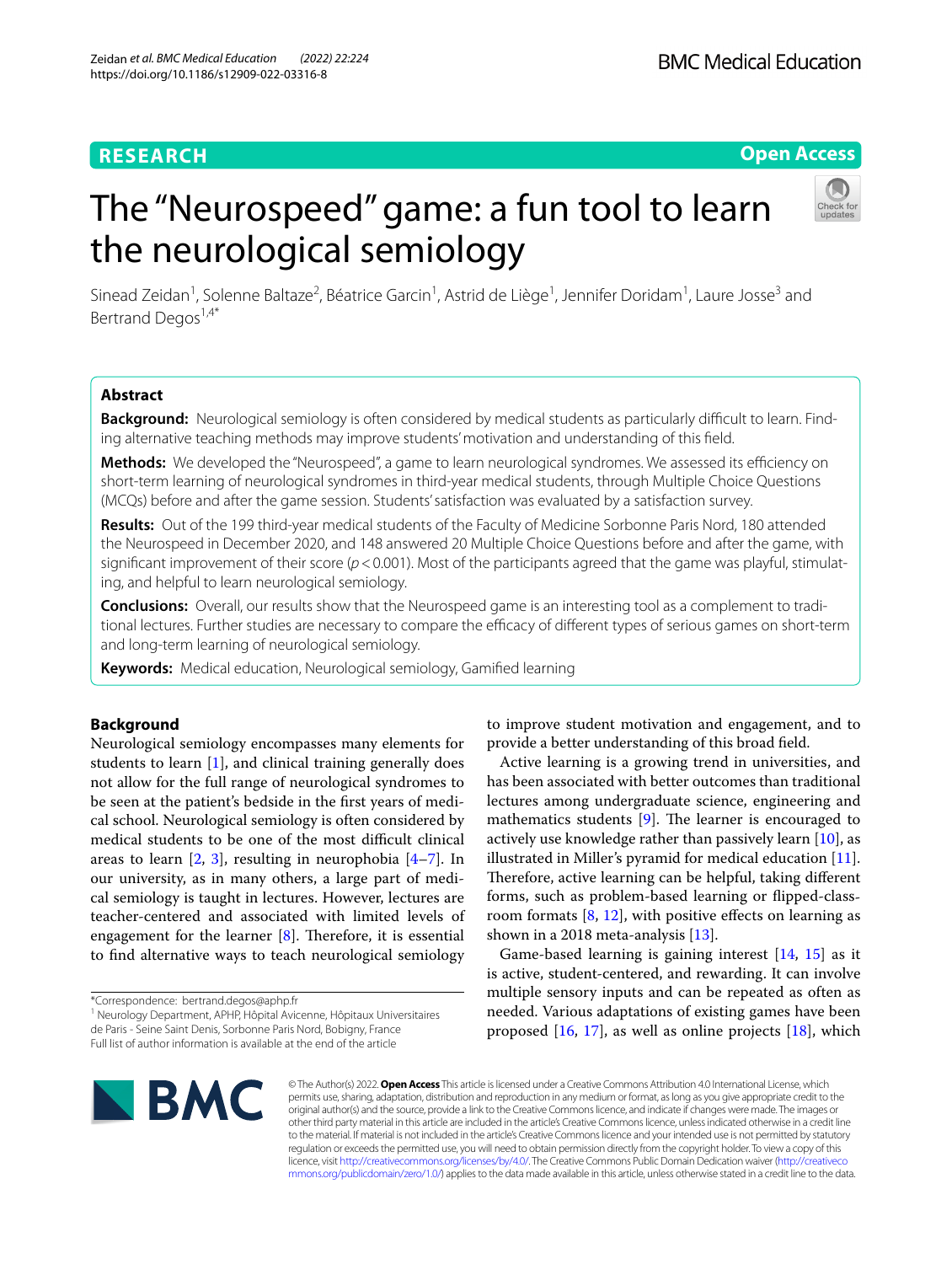are particularly interesting in the context of lockdowns due to the COVID-19 pandemic [\[19](#page-7-12)].

As an alternative or in addition to the Neurological Hat Game previously developed by Garcin et al. [\[17\]](#page-7-10), we developed the "Neurospeed", a new game to learn the semiology of neurological syndromes. We evaluated its efectiveness on short-term learning through Multiple Choice Questions (MCQs) and assessed students' satisfaction through a satisfaction survey.

# **Methods**

## **Design**

This observational prospective study was conducted at the Faculty of Medicine Sorbonne Paris Nord in December 2020. It was approved by the local ethics committee (Comité Local d'Ethique pour la Recherche Clinique des Hôpitaux Universtaires Paris Seine Saint-Denis Avicenne-Jean Verdier-René Muret, CLEA-2020-157), and the internal review board of the Faculty of Medicine Sorbonne Paris Nord, which authorized the inclusion of the Neurospeed game in the medical curriculum of thirdyear medical students.

#### **Participants**

All third-year medical students were included, as the Neurospeed game was integrated into their neurology curriculum. An online interactive board was generated to record all responses of the third-year medical students participating in this teaching. Students completed questionnaires on electronic tablets, before and after the Neurospeed session. The teaching took place during a one-week revision period of the neurological semiology. Groups of 6-8 students were made among the students. Each group was supervised by a neurologist (BD, JD, AdL). All participants gave their oral informed consent.

## **The Neurospeed game**

A deck of 78 cards was designed by BD, with a neurological sign or symptom written on each card (see Additional file [1\)](#page-6-4). Two senior neurologists (BG and JD) reviewed all words and verifed that each card had a correct and properly spelled semiological term. Some cards could be used for diferent syndromes: for example, "dysarthria" and "tremor" could be part of a cerebellar syndrome, and part of a parkinsonian syndrome; "motor weakness" could be seen in a pyramidal syndrome and in a peripheral neuropathy. There were some cards with distractors, which did not belong to any syndrome, such as "dystonia" and "ballism".

Each game session involves 6-8 participants and proceeds as follows: the cards are distributed, face down, to the players arranged in a circle. For the frst round, all players turn over the top card of their deck at the same time and for subsequent rounds, players take turns adding a card. At any time, if at least three of the cards turned over show a sign or symptom that constitutes a neurological syndrome, then the players should hit the table with their palms as quickly as possible. The player who hits the table frst must say which syndrome is evoked and why. If that player is wrong, they get the cards back. If they are right, the last player who hits the table gets the returned cards. In addition, the player who reacts frst and fnds a syndrome can discard one of their cards by giving it to one of the players. The first player to run out of cards wins.

During and after each game session, participants could discuss their difficulties or questions, and the neurologist supervising the session provided explanations. The whole session lasted approximately 60min, including two cardplaying sessions and the debriefng session.

## **Multiple Choice Questions (MCQs)**

The benefit of the Neurospeed game on short-term learning was assessed through 20 Multiple Choice Questions (MCQs) on neurological semiology (see Additional fle [2](#page-6-5)). This questionnaire was designed by BD and corrected by BG to assess knowledge about symptoms and diagnoses. Just before starting the Neurospeed game, participants had to answer the 20 MCQs, which they had never seen before. They did not get their scores or any feedback on correct answers afterwards, to avoid interfering with the Neurospeed game. Then, after completion of the Neurospeed session, the students were assessed with the same 20 MCQs, but proposed in a different order. The delay between the pre-test and post-test MCQs was around 3 h. Only fully correct MCQs were counted as valid (1 point per MCQ), and students were given a limited time of 15min to complete the MCQs. Possible knowledge scores ranged from 0 to 20.

#### **Satisfaction survey**

Participants completed a satisfaction survey immediately after the second MCQs session. The satisfaction survey consisted of 8 questions (see Additional fle [3](#page-6-6)) that students were asked to answer according to a 5-choice Likert scale (1. Strongly agree, 2. Agree, 3. Neutral, 4. Disagree, 5. Strongly disagree). It has been previously used in similar studies [[17,](#page-7-10) [20](#page-7-13)].

# **Grades on the neurology exam**

In 2018 and 2019, the semiology curriculum of third-year medical students included a neurological version of the Hat Game  $[17]$  $[17]$ . The grades on the neurology exam of the third-year medical students who attended the Neurospeed game were compared to those from the two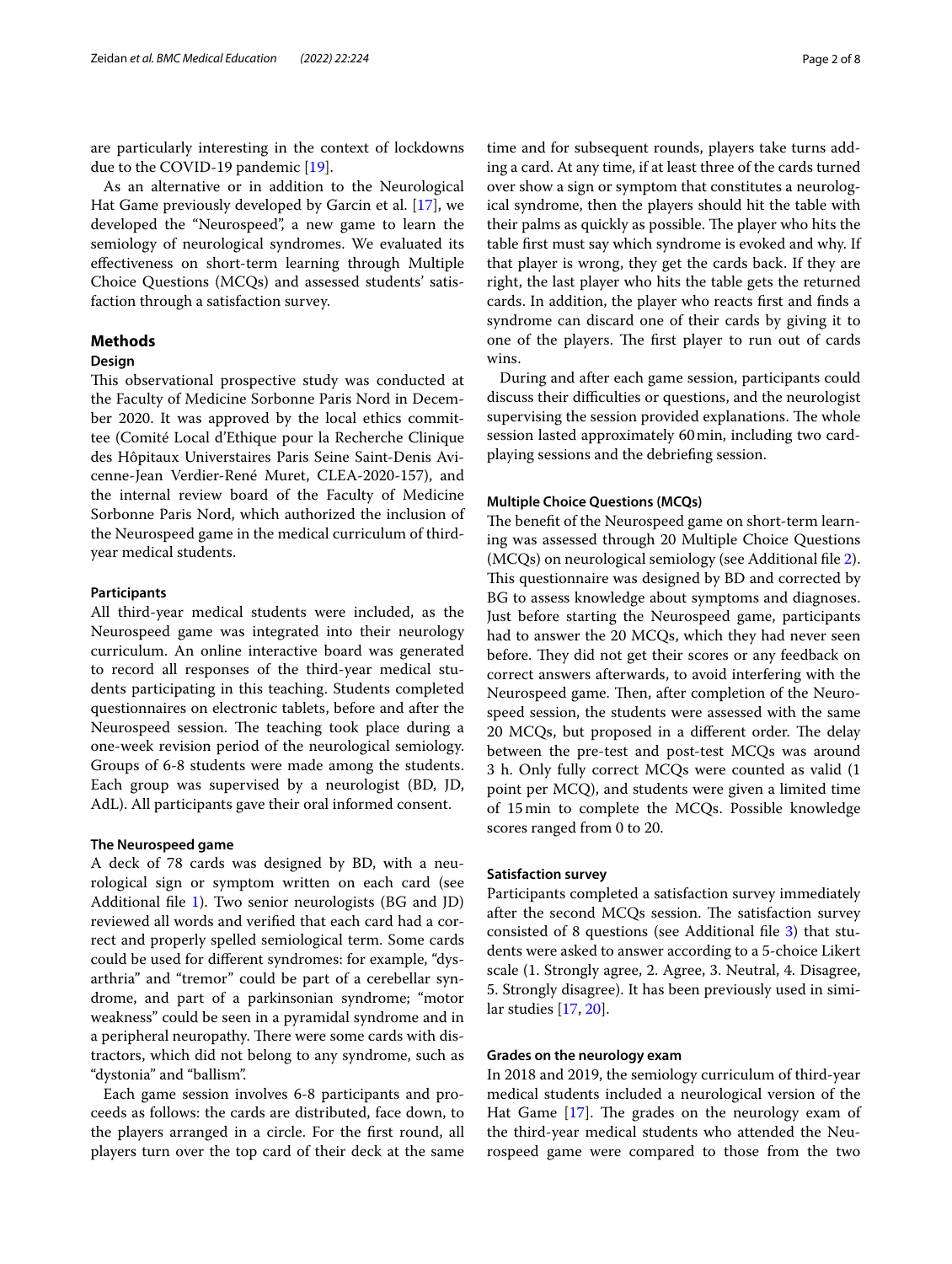previous years (2018 and 2019) who attended the neurological Hat Game.

# **Statistical analysis**

Statistical analyses were conducted using R software version 4.0.4., with R studio version 1.4.1106. Categorial variables were described as counts and percentages, and quantitative variables as means and standard deviations (normal distribution). T-tests or paired t-tests were used to compare quantitative variables. Associations between categorial variables were assessed using the Chi-square test.

# **Results**

# **Students**

Out of the 199 third-year medical students, 148 took part in the Neurospeed teaching and answered the Multiple Choice Questions (MCQs) before and after the Neurospeed teaching. Nineteen students did not attend the Neurospeed teaching, and 32 did not answer the MCQs before the Neurospeed teaching because they were late (Fig. [1\)](#page-2-0). The majority of participants were female  $(N=92/148, 62.2%)$  and the mean age was  $21.1 \pm 2.1$  years.

# **MCQs results**

Before the Neurospeed teaching, the mean MCQ score was  $6.13 \pm 3.87$ . The mean score after the Neurospeed teaching was  $8.03 \pm 3.65$  ( $p=1.28 \times 10^{-15}$ ), with a mean of the diferences of 1.89 (Fig. [2](#page-3-0)). After the game, 49 out of 148 (33.1%) students had scores greater than or equal to 10, versus 29 students (19.6%) before the game  $(p=2.36\times10^{-10}).$ 

# **Satisfaction survey**

Among the 148 students who attended the Neurospeed teaching and answered the MCQs, 123 (83.1%) completed the satisfaction survey after the game, yielding a total of  $1107$  $1107$  answers. The results are presented in Table 1 and show that the students were overall satisfed with the Neurospeed.

# **Grades on the neurology exam**

The grades of the 180 third-year medical students who participated in the Neurospeed game were compared to those of third-year medical students from the two previous years who participated in the Neurological Hat Game [[14](#page-7-7)] (*n*=167/177 in 2019, *n*=150/169 in 2018). The mean score on the neurology exam was significantly higher for the year 2020 (year of the Neurospeed teaching) compared to year 2018 (mean  $13.46 \pm 3.88$  vs.  $12.23 \pm 3.47$ ,  $p = 0.003$ ), but was not significantly different from year 2019 (mean  $12.86 \pm 2.95$ ,  $p = 0.104$ ) (Fig.  $3$ ). The percentage of students scoring 10 or higher (out of 20) was not signifcantly diferent from the two previous years: 88.9% (*n*=160/180) in 2020, vs. 88.0% (*n*=147/167, *p*=0.801) in 2019, and 87.9% (*n*=123/140, missing data: *n*=10, *p*=0.775) in 2018.

# **Discussion**

This study shows that the Neurospeed game improves short-term learning of neurological semiology, and is very appreciated by students. Indeed, students had better MCQ scores after the Neurospeed game, and most of them strongly agreed that it is a playful, useful and stimulating game.

This work has several limitations. First, the delay between the pre-test and post-test MCQs was short, resulting in a potential test/re-test efect, and preventing

<span id="page-2-0"></span>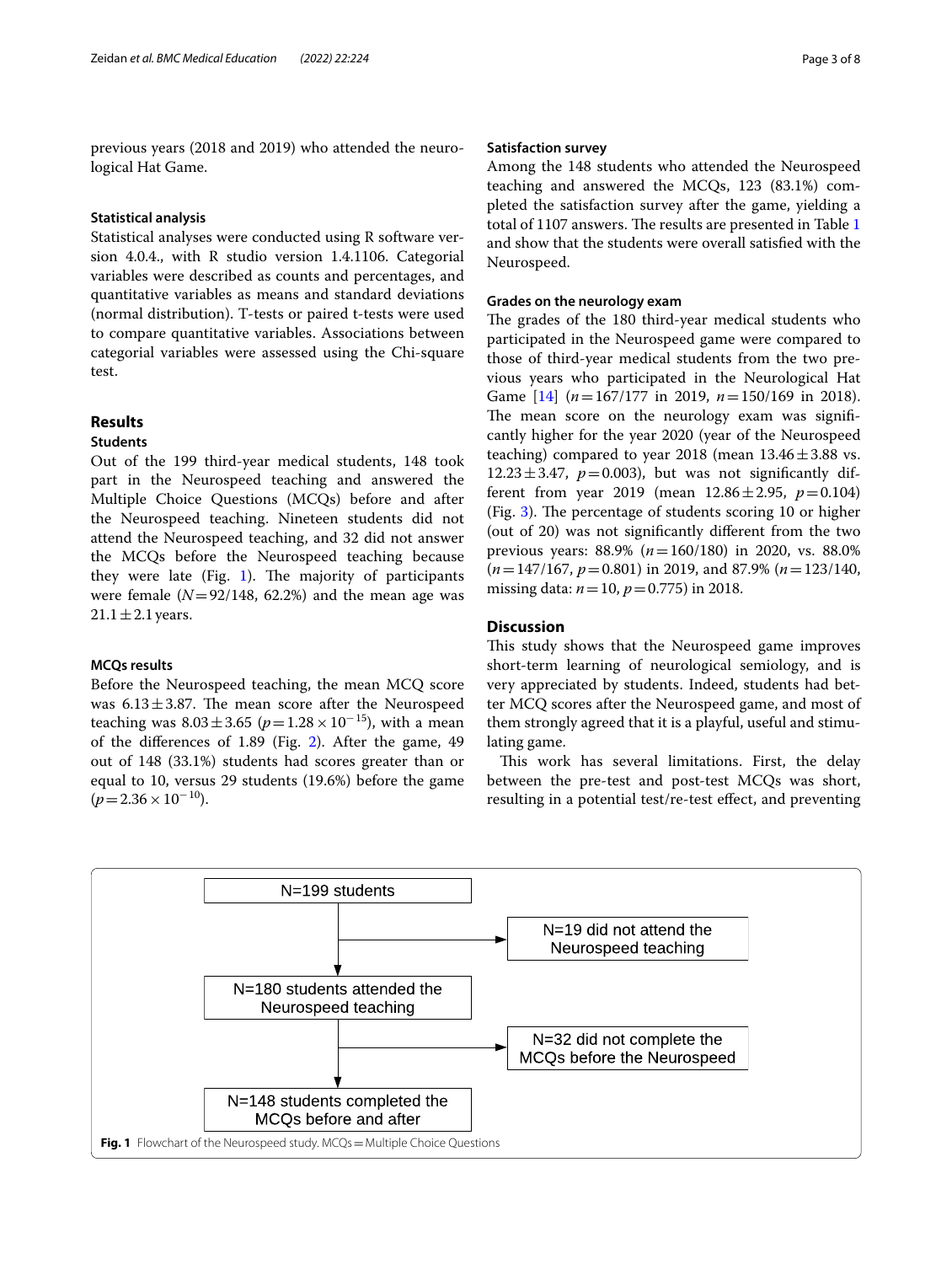

<span id="page-3-1"></span><span id="page-3-0"></span>**Table 1** Assessment of students' satisfaction survey regarding the Neurospeed  $(N = 123)$ 

| Proposals about the Neurospeed                          | Mean $\pm$ SD <sup>a</sup> |
|---------------------------------------------------------|----------------------------|
| It is playful                                           | $1.22 \ (\pm 0.47)$        |
| It is a stimulating game                                | $1.33 \times 0.61$         |
| It helped better understand neurological semiology      | $1.40 \ (\pm 0.67)$        |
| It helped better remember neurological semiology        | $1.47 \times (0.69)$       |
| It was useful for reviewing the upcoming exam           | 1.41 $(\pm 0.60)$          |
| It increased motivation to learn neurological semiology | $1.37 \times 0.65$         |
| Terms used were appropriate                             | 1.71 $(\pm 0.86)$          |
| It should be repeated in the future                     | $1.33 \times 0.69$         |
| It should be extended to other medical specialties      | $1.33 \times 0.72$         |

<sup>a</sup> from strongly agree (1) to strongly disagree (5)

any study of the impact of the game on long-term memory. Unfortunately, the time available for each session was limited, and the organization was complicated by the ongoing pandemic. As a result, only short-term memory could be evaluated. A long-term assessment, and the use of diferent questions in the MCQs for the pre- and for the post-test, would help mitigate these limitations in future studies. In a recent study (Clément et al.), we demonstrated that the Hat Game, which is, like the Neurospeed, a card game aimed at learning the neurological semiology, maintained performance improvement 3months after the game [[20](#page-7-13)]. Second, since all students were enrolled in the Neurospeed game, we did not have a control group with a lecture for comparison. Third, the Neurospeed game focuses on memorization of neurological syndromes through repetition: one could argue that clinical reasoning is not involved. However, a neurologist supervised the session in order to correct mistakes and to provide precision regarding neurological semiology and physiology. The Neurospeed game, and gamified learning in general, cannot be a substitute for a teacher, and is intended as a means of teaching, in addition to traditional lectures. Fourth, as mentioned above, the organization of this teaching was complicated by the health situation related to COVID-19 pandemic, with each session being time-limited to rotate small groups of students, resulting in a loss of data due to late arrival or early departure of some students.

The Neurospeed game is convenient to use: it only requires a deck of cards and can be played anywhere. It is inexpensive, unlike simulation games that require sophisticated platforms, or computerized games. Diferent games can be played with the same material, since it is possible to play the Neurological Hat Game [\[17](#page-7-10)] or the Neurospeed with the same deck of cards. Furthermore, the game can be adapted to the level of the students by adding or removing certain cards.

Several aspects of the Neurospeed game may participate in learning improvement. First, it involves reading and verbal inputs: sensory read-write and auditory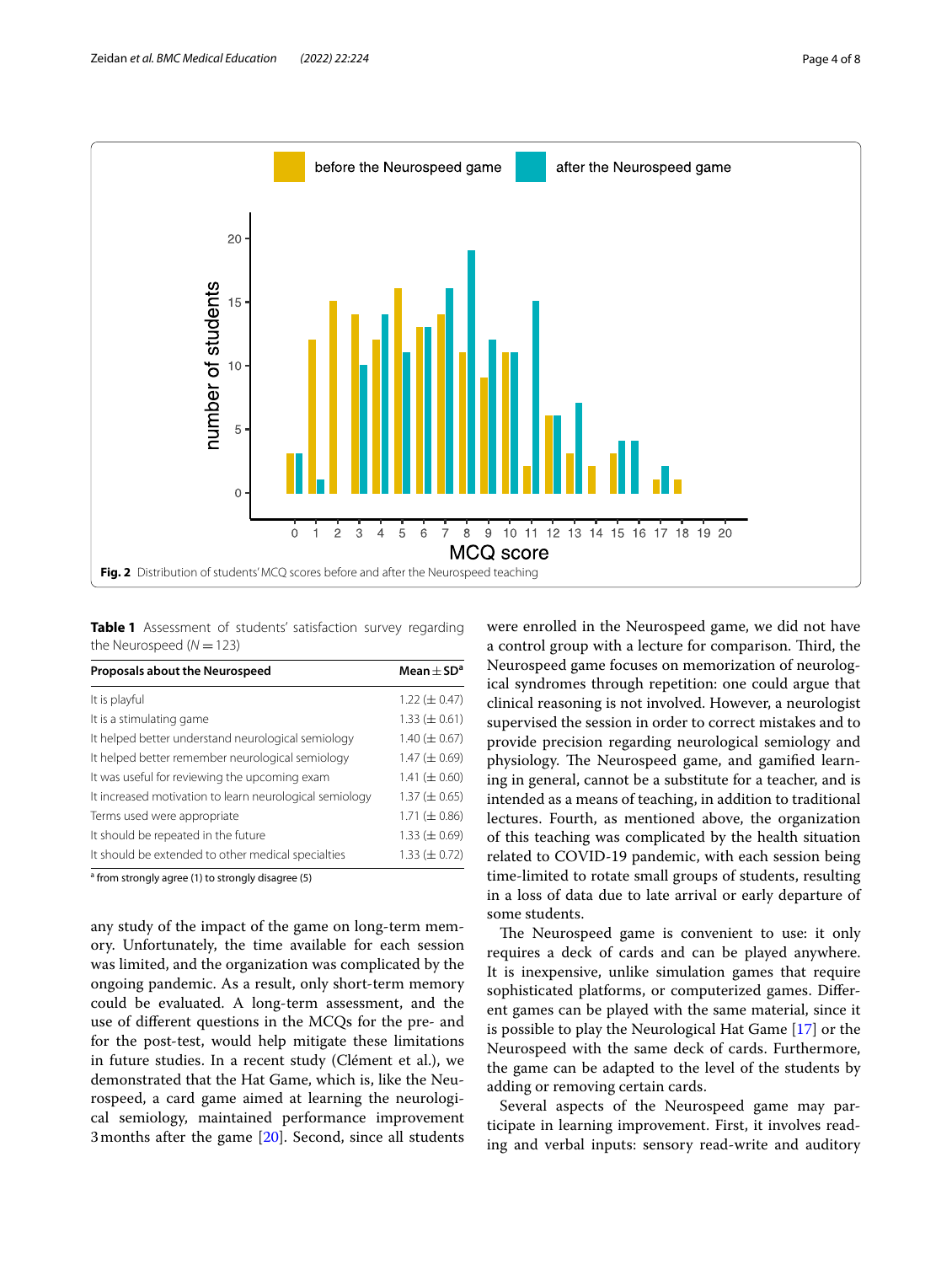

<span id="page-4-0"></span>modalities are common among students, who generally prefer non-unimodal learning [\[21](#page-7-14)[–23\]](#page-7-15). Second, it engages high levels of attention, which is important for working memory consolidation  $[24]$  $[24]$ . Third, the active participation, positive mood (as refected by the students' satisfaction survey), motivation and reward associated with the game have a positive efect on the learning experience [\[25](#page-7-17)[–30](#page-7-18)], notably through the involvement of mesocorticolimbic pathways [\[31](#page-7-19), [32](#page-7-20)]. Another interesting aspect of the Neurospeed is *interleaving*: students quickly switch between diferent types of neurological syndromes throughout the game, and this learning technique has been recognized as efective in medical education [[33\]](#page-7-21). Regarding the conceptual framework of the Neurospeed teaching, several learning theories can be invoked. According to the cognitive load theory, which focuses on optimizing working memory, the Neurospeed can help novice medical students decrease their intrinsic load when performing the neurological examination of a patient, since it trains them to quickly recognize semiological patterns [\[34](#page-7-22)]. As developed in social cognitive learning theory, students can learn by observing and listening to each other's explanations during the Neurospeed, and through enhancement of their self-efficacy by positive emotions generated by this playful, sane competition [\[35](#page-7-23)]. In this study, we compared the grades of the students to previous years, to assess the impact of the game on neurology exam results. The grades on the neurology exam were improved compared to year 2018, but not compared to year 2019. However, it is important to note that students who took the Neurology exam on year 2018 and 2019 had another type of game-based learning, the "Neurological Hat Game" [[17\]](#page-7-10). In a future randomized controlled study, the Neurological Hat Game and the Neurospeed game could be compared to assess whether one game is more effective than the other. The combination of both games could also be tested to determine if it has an additive effect. The majority of students had MCQ scores below 10/20 even after the Neurospeed game. This is comparable to previous results obtained after the Neurological Hat Game [\[17](#page-7-10)] and is partly due to the scoring being on an "all-or-nothing" basis. However, this suggests that gaming alone is insufficient, and that several repetitions of the games may be necessary for a better memorization. Overall, our results tend to confrm those observed with the "Neurological Hat Game" by Garcin et al. [[17\]](#page-7-10).

Active and game-based learning have limitations: the sessions can be time-consuming, and in the medical feld, with high academic requirements in a limited amount of time, it cannot be applied to the whole program and should probably be limited to some specifc subspecialties [[12\]](#page-7-5). In addition, a lack of buy-in from students may occur, for instance due to the increased preparation time, and limit the implementation of this type of teaching method [[12,](#page-7-5) [36\]](#page-7-24). Another issue is the need for trained faculty staf, familiar with adult learning theories and game-based education [\[36](#page-7-24)]. Although gamified learning is promising, evidence is lacking regarding the efectiveness of educational games as a teaching strategy for medical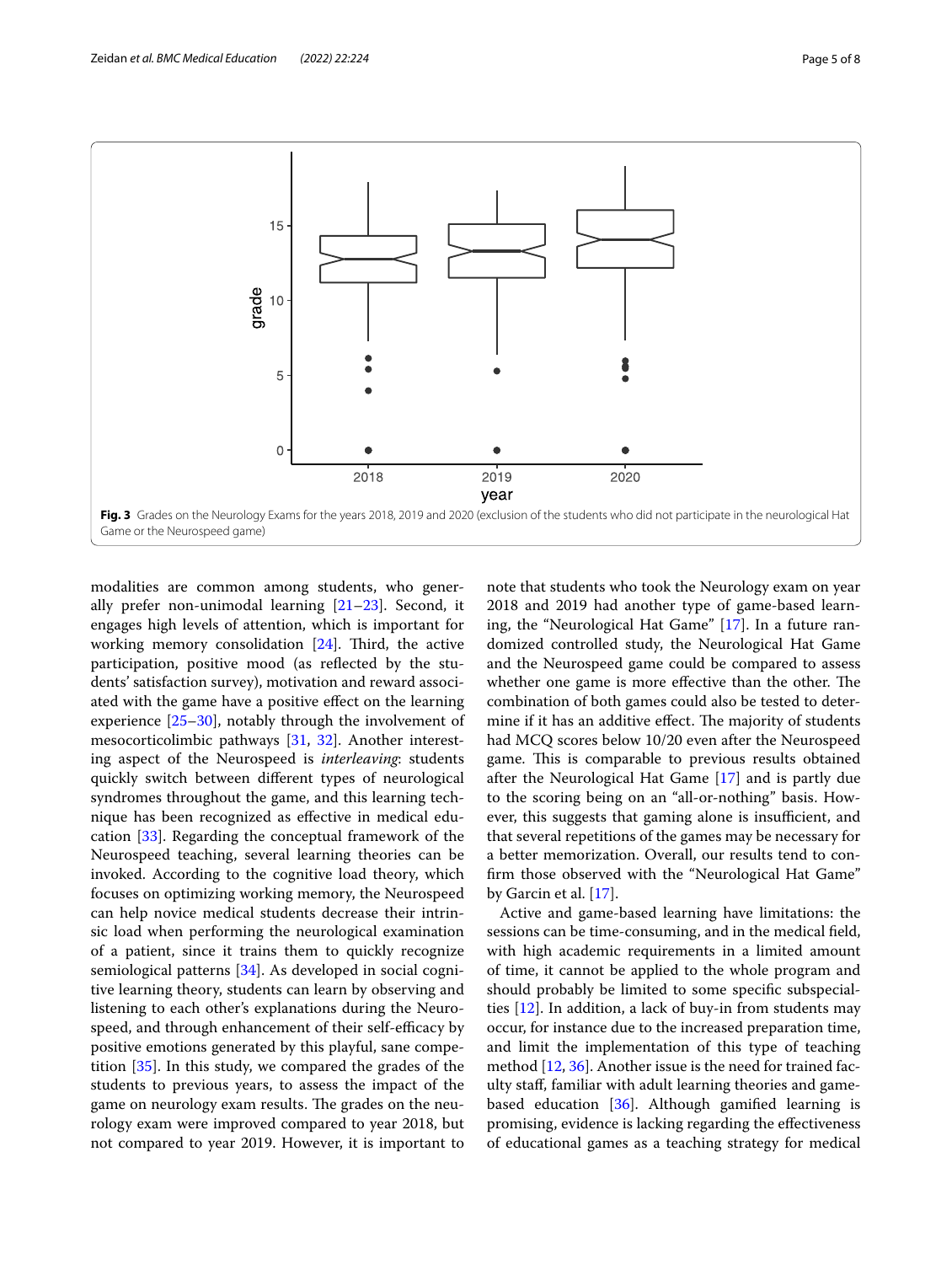|                                    | Table 2 Gamified active learning in Neurology for medical students/residents                                                                                           |                                                                                                                                                                  |                                                                                                                                                                       |                                                                                                                                                                                                                           |                                                                                                    |
|------------------------------------|------------------------------------------------------------------------------------------------------------------------------------------------------------------------|------------------------------------------------------------------------------------------------------------------------------------------------------------------|-----------------------------------------------------------------------------------------------------------------------------------------------------------------------|---------------------------------------------------------------------------------------------------------------------------------------------------------------------------------------------------------------------------|----------------------------------------------------------------------------------------------------|
| Study                              | Limet al., 2008 [40]                                                                                                                                                   | Roze et al., 2018 [38]                                                                                                                                           | Garcin et al., 2019 [17]                                                                                                                                              | Schuh et al., 2008 [42]                                                                                                                                                                                                   | Raskurazhev et al., 2021 [16]                                                                      |
| -ocation                           | National University of Singa-<br>pore                                                                                                                                  | Faculty of Medicine, Sorbonne<br>Jniversity, Paris                                                                                                               | Faculty of Medicine, Sorbonne Henry Ford Hospital, Detroit,<br>University, Paris                                                                                      | JSA                                                                                                                                                                                                                       | Research Center of Neurology,<br>Moscow, Russia                                                    |
| Participants                       | Medical students, year not<br>mentioned                                                                                                                                | Third-year medical students                                                                                                                                      | Second-year medical students                                                                                                                                          | Neurology residents                                                                                                                                                                                                       | Neurology residents                                                                                |
| Description                        | Online neurological localisation The Move: Mime-based role-<br>game (eNLG) with modified play training programme of<br>essay questions featuring<br>simulated patients | play training programme of<br>neurological semiology                                                                                                             | Game'                                                                                                                                                                 | Neurological version of the 'Hat weekly presentations, followed<br>by a game show-type oral quiz,<br>teambased                                                                                                            | Educational board game: Neu-<br>ropoly, pilot study                                                |
| Number of participants             | $n = 76$                                                                                                                                                               | Standard teaching alone:<br>The Move: $n = 186$<br>$n = 366$                                                                                                     | $n = 107$                                                                                                                                                             | Historical control (lectures):<br>Intervention: $n = 17$<br>$n = 20$                                                                                                                                                      | $n = 51$                                                                                           |
| earning assessment and<br>outcomes | $\frac{1}{2}$                                                                                                                                                          | 14% better ranking in The Move<br>group (adjusted mean neuro-<br>30 months after neurological<br>logical semiology score)<br>Written semiology test<br>rotation: | 15.56 (±5.8) vs. 8.44 (±4.34),<br>(MCQs) before and after the<br>game: mean (±SD) score of<br>Multiple Choice Questions<br>Improvement after the<br>p < 0.001<br>game | physiology Residency Inservice<br>group vs $49.4(\pm 2.35)$ in control<br>percent correct subset neuro-<br>scores: mean (±SD) score of<br>Training Examination (RITE)<br>63.6 ±4.12 in intervention<br>group, $p = 0.002$ | Pre and post-play questionnaire:<br>3.2 $(\pm 1.7)$ vs. 7.8 $(\pm 1.6)$ , $p < 0.001$              |
| Satisfaction survey                | better understand neurological<br>93% felt the eNLG helped to<br>localisation principles                                                                               | ≸                                                                                                                                                                | All students agreed that the<br>exercise was playful                                                                                                                  | $\frac{1}{2}$                                                                                                                                                                                                             | (rate 9/10), helpful to learn neu-<br>rology for 96% of participants<br>Residents enjoyed the game |
| <b>MA Not Applicable</b>           |                                                                                                                                                                        |                                                                                                                                                                  |                                                                                                                                                                       |                                                                                                                                                                                                                           |                                                                                                    |

<span id="page-5-0"></span>

| l<br>$\frac{1}{2}$<br>.<br>.<br>.                                                                                                                                                                                                    |
|--------------------------------------------------------------------------------------------------------------------------------------------------------------------------------------------------------------------------------------|
|                                                                                                                                                                                                                                      |
| <br> <br> <br> <br> <br>                                                                                                                                                                                                             |
| $\frac{1}{2}$                                                                                                                                                                                                                        |
| 5<br>5<br>5                                                                                                                                                                                                                          |
| ļ                                                                                                                                                                                                                                    |
|                                                                                                                                                                                                                                      |
| j                                                                                                                                                                                                                                    |
|                                                                                                                                                                                                                                      |
|                                                                                                                                                                                                                                      |
|                                                                                                                                                                                                                                      |
| י.<br>נ                                                                                                                                                                                                                              |
|                                                                                                                                                                                                                                      |
| うりり                                                                                                                                                                                                                                  |
| verification of the Monday in All Changes of the Monday of the Monday of the Monday of the Monday of the Monday of the Monday of the Monday of the Monday of the Monday of the Monday of the Monday of the Monday of the Monda<br>5) |
| I                                                                                                                                                                                                                                    |
| :                                                                                                                                                                                                                                    |
| I                                                                                                                                                                                                                                    |
| م<br>ما<br>I                                                                                                                                                                                                                         |
| I<br>1<br>i                                                                                                                                                                                                                          |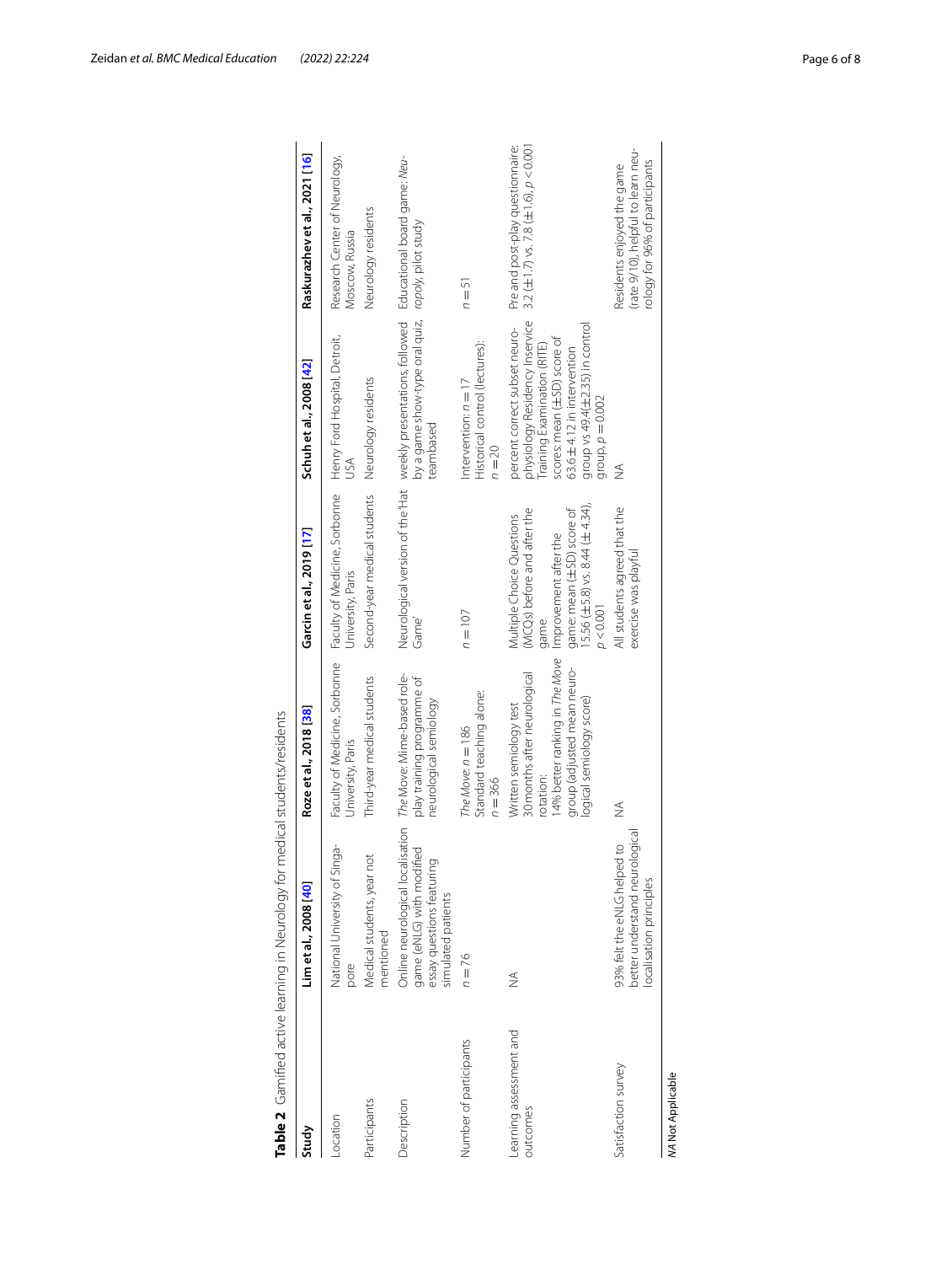students [\[37](#page-7-28)]. In a systematic review of serious games in medical education by Gorbanev et al., the efectiveness of these games was moderate, and the pedagogical strategies used were mostly behaviourist and cognitivist, focusing on memory and skill development through repetition [[14\]](#page-7-7). In the field of neurology, several studies have been promising, and serious games have met the expectations of students, who often consider neurological semiology to be particularly difficult to grasp  $[5, 17, 38-40]$  $[5, 17, 38-40]$  $[5, 17, 38-40]$  $[5, 17, 38-40]$  $[5, 17, 38-40]$ . However, evidence supporting the use of game-based learning in neurology remains scarce [\[36](#page-7-24)]. Gamifed learning formats could be useful for specifc topics that particularly trigger neurophobia, such as neurological semiology [\[5](#page-6-7), [41\]](#page-7-29). Table [2](#page-5-0) summarizes five studies of gamified active learning in neurology, among medical students and residents. Overall, students were satisfed with these diferent types of interventions. Roze et al. showed positive results for long-term retention of neurological semiology, with a role-play training program [[38](#page-7-26)]. Outcomes were assessed with written exams in most studies, including ours.

In the future, studies should include larger samples and control groups, in the setting of multi-center collaborations, and evaluate long-term outcomes [[36](#page-7-24)]. Adding a practical assessment could be considered, in order to determine whether students have acquired clinical skills.

# **Conclusions**

In conclusion, considering the improvement of students' performance and positive feedback, the Neurospeed game appears to be an interesting pedagogical tool for teaching neurological semiology, as a complement to traditional lectures or other gamified teachings. These results need to be confrmed by a randomized controlled study assessing long-term memory and comparing the Neurospeed game to traditional lecturing and to other types of gamifed learning such as the Neurological Hat Game.

#### **Abbreviation**

MCQs: Multiple Choice Questions.

# **Supplementary Information**

The online version contains supplementary material available at [https://doi.](https://doi.org/10.1186/s12909-022-03316-8) [org/10.1186/s12909-022-03316-8](https://doi.org/10.1186/s12909-022-03316-8).

<span id="page-6-5"></span><span id="page-6-4"></span>**Additional fle 1.** List of the neurological symptoms or signs written on each card.

<span id="page-6-6"></span>**Additional fle 2.** Multiple Choice Questions.

**Additional fle 3.** Satisfaction Questionnaire.

**Acknowledgements** Not applicable.

#### **Authors' contributions**

B.D., J.D. and B.G. developed and reviewed the Neurospeed game and the Multiple Choice Questions. S.B. and L.J. organised the Neurospeed game sessions and data collection. B.D., J.D., A.dL. supervised the Neurospeed game sessions. S.Z. analyzed the data. S.Z., B.G. and B.D. wrote the main manuscript text. S.Z. prepared the fgures. All authors read and approved the fnal manuscript.

# **Funding**

None.

# **Availability of data and materials**

The datasets used and analysed during the current study are available using the following links:

[https://docs.google.com/spreadsheets/d/1kOPJJBHub6cc\\_ebbdJ24wRc](https://docs.google.com/spreadsheets/d/1kOPJJBHub6cc_ebbdJ24wRcW4uOh4uSi/edit#gid=1320464670) [W4uOh4uSi/edit#gid](https://docs.google.com/spreadsheets/d/1kOPJJBHub6cc_ebbdJ24wRcW4uOh4uSi/edit#gid=1320464670)=1320464670

[https://docs.google.com/spreadsheets/d/1Sdr9p4eH1u-A5xyyEaZY-bAhjt](https://docs.google.com/spreadsheets/d/1Sdr9p4eH1u-A5xyyEaZY-bAhjtKCrTJd/edit#gid=1857241676) [KCrTJd/edit#gid](https://docs.google.com/spreadsheets/d/1Sdr9p4eH1u-A5xyyEaZY-bAhjtKCrTJd/edit#gid=1857241676)=1857241676

#### **Declarations**

#### **Ethics approval and consent to participate**

All methods were performed in accordance with the Declaration of Helsinki. The study was approved by the local ethics committee (Comité Local d'Ethique pour la Recherche Clinique des Hôpitaux Universtaires Paris Seine Saint-Denis Avicenne-Jean Verdier-René Muret, CLEA-2020-157) and the internal review board of the Faculty of Medicine Sorbonne Paris Nord, which authorized the inclusion of the Neurospeed game in the medical curriculum for third-year medical students. All participants gave their oral informed consent, as agreed with the local ethics committee (Comité Local d'Ethique pour la Recherche Clinique des Hôpitaux Universtaires Paris Seine Saint-Denis Avicenne-Jean Verdier-René Muret, CLEA-2020-157).

#### **Consent for publication**

Not applicable.

#### **Competing interests**

The authors declare that they have no competing interests.

#### **Author details**

<sup>1</sup> Neurology Department, APHP, Hôpital Avicenne, Hôpitaux Universitaires de Paris - Seine Saint Denis, Sorbonne Paris Nord, Bobigny, France. <sup>2</sup> Medicine Department, UFR SMBH, Sorbonne Paris Nord, Bobigny, France. <sup>3</sup> Healthcare Simulation Center, UFR SMBH, Sorbonne Paris Nord, Bobigny, France. 4 Center for Interdisciplinary Research in Biology, Collège de France, CNRS UMR7241/ INSERM U1050, Université PSL, Paris, France.

# Received: 26 September 2021 Accepted: 11 March 2022 Published online: 31 March 2022

#### **References**

- <span id="page-6-0"></span>1. Liu C-H, Hsu L-L, Hsiao C-T, Hsieh S-I, Chang C-W, Huang ES, et al. Core neurological examination items for neurology clerks: a modifed Delphi study with a grass-roots approach. PLoS One. 2018;13(5):e0197463.
- <span id="page-6-1"></span>2. Schon F, Hart P, Fernandez C. Is clinical neurology really so difficult? J Neurol Neurosurg Psychiatry. 2002;72(5):557–9.
- <span id="page-6-2"></span>3. Moore FGA, Chalk C. The essential neurologic examination: what should medical students be taught? Neurology. 2009;72(23):2020–3.
- <span id="page-6-3"></span>4. Conway S, Tubridy N. "Neurophobia": more nurture than nature? Ir Med J. 2018;111(3):710.
- <span id="page-6-7"></span>5. Tarolli CG, Józefowicz RF. Managing Neurophobia: how can we meet the current and future needs of our students? Semin Neurol. 2018;38(4):407–12.
- 6. Flanagan E, Walsh C, Tubridy N. 'Neurophobia'--attitudes of medical students and doctors in Ireland to neurological teaching. Eur J Neurol. 2007;14(10):1109–12.